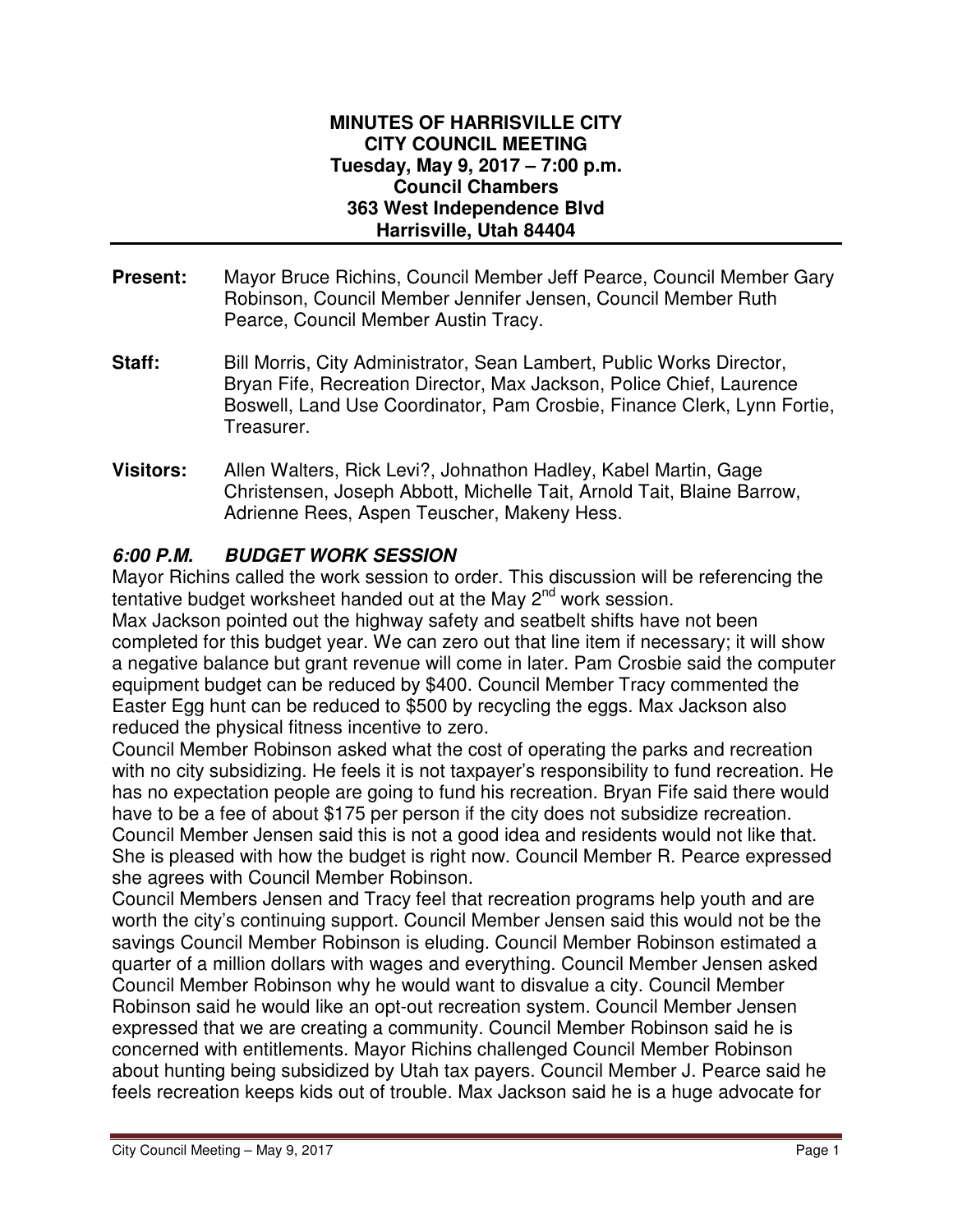after school programs and summer programs. Council Member J. Pearce reminded Council they need to represent everyone in the city. We need to be a community; that's what make us unique. Council Member Jensen feels recreation brings people together. Council Member Tracy commented kids who participate in sports have more respect for the parks. Council Member Robinson posed the question where we are going to get \$150,000. Council Member Jensen pointed out this is a tentative budget; nothing is set in stone. Mayor Richins asked who is for or against cutting recreation including summer camp. Council Members Jensen, Tracy, R. Pearce, and J. Pearce voted no. Council Member Robinson voted yes.

Council Member Robinson asked what the maximum contribution to the rainy day fund can be every year. Lynn Fortie said 25% of the general fund. Council Member Robinson commented we need to be prepared because the storm water drainage system is going to fail. Sean Lambert said we have ongoing maintenance for that and have enough funds to cover emergencies. Council Member Robinson feels that the system may fail all at once and could put the city in a bad sport. He feels like the city cannot grow after a certain point. Sean Lambert explained the money we receive from new permits is not going to repair the sewer. Council Member Robinson said he feels like we need to be more prepared for the city and make sure we keep our rainy day budget filled. Mayor Richins suggested some changes on the revenue. He believes this should be higher that what is currently projected. He suggested increasing building permits in between what we made last year and the average.

Bill Morris asked if we can increase the budget for the building permits and plan check fees based on the proposed new development. Sean Lambert indicated this could probably be increased. Council Member Jensen agreed saying those items are reasonable and realistic. Bill Morris said he feels hopeful and will try to bring the administrative end into this to make it all happen. He suggested a slight increase for sales tax.

Council Member Robinson asked about the changes with business licensing requirements. Pam Crosbie said we are licensing the same; most of our home occupations have impact on the city. Unless they specifically asked to be exempt, we keep the fees the same. If the approach the city for a license, we can charge a licensing fee. Bill Morris pointed out fees for home occupations are low for people who are just starting their business. Council Member J. Pearce asked the difference between the tax fee and in lieu. Lynn Fortie stressed he does not think we can raise that. Franchise tax includes cable, phone, and energy. It might be a little low because we have been paying back an incorrect payment. This could probably increase slightly. Pam Crosbie commented the amount of solar panels that have been installed might have a detrimental effect on energy tax received. Mayor Richins proposed an increase. The current cash reserve balance is estimated at \$80,000, any overflow from the last fiscal year should cover that. Bryan Fife asked to increase Heritage Days back to \$10,000. Mayor Richins agreed. Council Members Tracy and Jensen agreed. Council Member Jensen suggested approaching businesses to donate eggs for the Easter Egg hunt for next year. Bill Morris also suggested collecting candy from several sources or a different source for additional savings. Mayor Richins asked if anyone was opposed to increasing Heritage Days budget to \$10,000. Current cash reserve balance is \$79,000.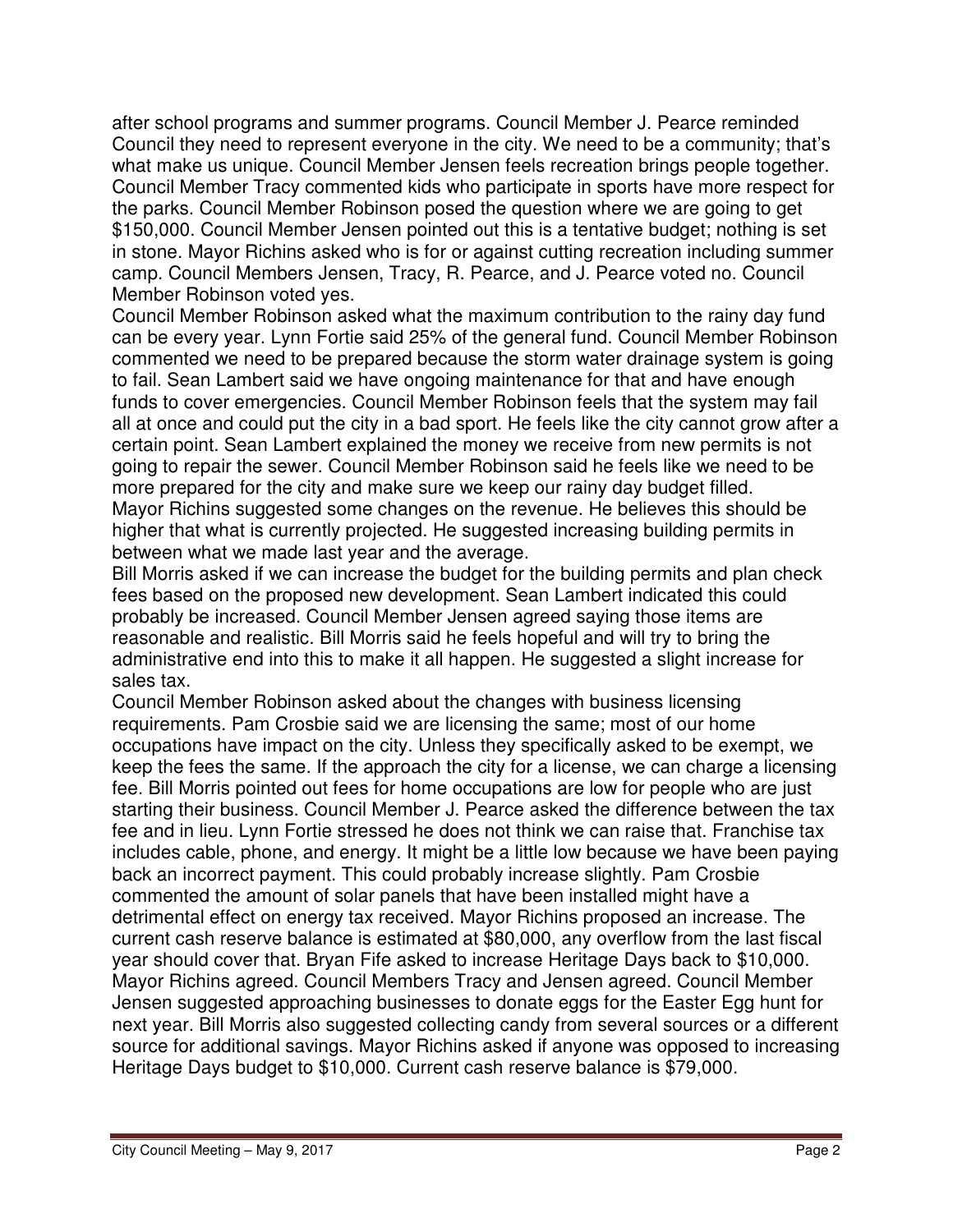Mayor Richins asked Lynn Fortie to input all the changes made thus far and bring an amended work sheet to the next meeting. June  $13<sup>th</sup>$  is the scheduled day to adopt the final budget. Lynn Fortie and Bill Morris explained the sewer fund. There is a budget of just over \$1 million, but we do not expect to spend all of that money. Sean Lambert explained storm water funds pay for all the maintenance on our retention basins; including street sweeping and the chemicals to spray the basins. Bill Morris explained the garbage fund. What we pay Waste Management is less than what we are collecting. This margin is within 5% higher than the expenditure.

Council Member Robinson asked if the city is working with the sewer company off of Independence to improve the line. He feels this is super bad when installed. Bill Morris explained the only thing we have done is worked to install a separate line to help take off the load from our sewer lines. Recent issues are caused when we get a super storm that will flood people's houses because residents need to install sump pumps on their lot. Council Member Robinson said he thought there was supposed to be another main line tied in. Bill Morris said if there is a desire to make a change to infrastructure this needs to be included in the Capital Investment Plan. This might even qualify for CDBG money. Sean Lambert said he would look into it.

Mayor Richins adjourned the budget work session.

# **7:00 P.M. CITY COUNCIL MEETING**

# **1. Call to Order. Mayor welcomes scouts.**

Mayor Richins called the meeting to order and welcomed all visitors including Boy Scout Troop 694.

# **2. Opening Ceremony.**

Boy Scout Gage Christensen, Troop 694, led the pledge of allegiance and Council Member J. Pearce conducted the opening ceremony.

# **3. Consent Items.**

**a.** Approve the minutes of April 25, 2017 and May 3, 2017 as presented.

Council Member J. Pearce pointed out an error in the April 25<sup>th</sup> meeting minutes. Section "C" on page 6 should read 35% commercial with 65% residential.

### **MOTION: Council Member J. Pearce motioned to approve the minutes of April 25, 2017 as amended and May 3, 2017 as presented. Council Member R. Pearce seconded the motion. All Council Members voted aye. Motion passed.**

# **4. Business Items.**

**a.** Discussion/possible action to purchase new truck for Public Works. Sean Lambert explained he is selling the 2009 bobtail truck that we do not utilize all summer long, just in the winter to plow snow. The new truck will only cost the city \$300. New features on the truck will help the public works department oversee the needs in the city. Mayor Richins pointed out there have been multiple repairs on the old truck. Sean Lambert mentioned this truck just sits around most of the time; we do not use the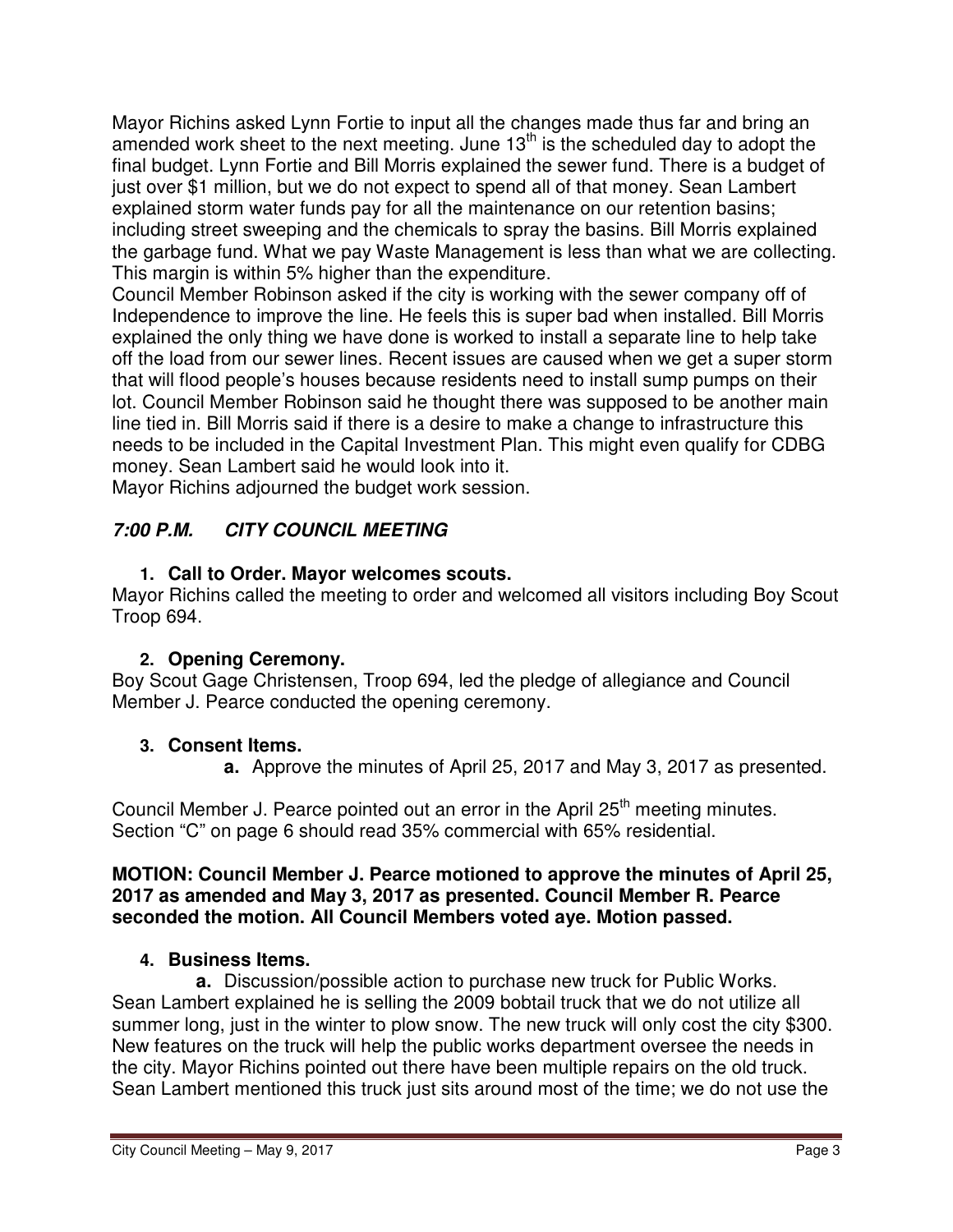bobtail on it. Council Member Robinson asked what would happen if we just sold the truck and did not buy a new one. Sean Lambert said there would be more wear and tear on the other trucks, it would take longer to plow the roads during the winter and we can only use the older truck during the winter months. He feels it would be better to have a smaller truck that enables use all year long.

**MOTION: Council Member Ruth Pearce motioned to ratify the purchase of 2017 Dodge Ram 5500 for Public Works. Council Member Jennifer Jensen seconded the motion. A Roll Call vote was taken.** 

| <b>Council Member Tracy</b>     | <b>Yes</b> |
|---------------------------------|------------|
| <b>Council Member R. Pearce</b> | <b>Yes</b> |
| <b>Council Member Jensen</b>    | <b>Yes</b> |
| <b>Council Member Robinson</b>  | <b>No</b>  |
| <b>Council Member J. Pearce</b> | <b>Yes</b> |

### **Motion passed 4-1.**

**b.** Discussion/possible action to approve Harrisville Resolution 17-03; a resolution approving an Interlocal Agreement between Harrisville City and Weber County for RAMP funding.

Bill Morris explained this is the \$5,000 included in the history line item for the RAMP grant. We were the first city to turn in a RAMP grant application. We also applied for the Millennial Park parking area but we were not granted funds for that this year. This grant will include the history that staff member Shanna Edwards kept and will digitize the project. If Council approves this agreement, we can get the funding and start the project. We are required to match the funds. We will pay \$5,000 and receive and additional \$5,000.

**MOTION: Council Member Tracy motioned to approve Harrisville Resolution 17- 03; a resolution approving an Interlocal Agreement between Harrisville City and Weber County for RAMP funding. Council Member Jensen seconded the motion. A Roll Call vote was taken.** 

| <b>Council Member Tracy</b>     | Yes        |
|---------------------------------|------------|
| <b>Council Member R. Pearce</b> | <b>Yes</b> |
| <b>Council Member Jensen</b>    | <b>Yes</b> |
| <b>Council Member Robinson</b>  | <b>Yes</b> |
| <b>Council Member J. Pearce</b> | <b>Yes</b> |

**Motion passed 5-0.** 

**c.** Discussion/possible action to set a public hearing for June 13, 2017 for purposes of amending the FY2016-17 budget in accordance with UCA§ 10-6-127.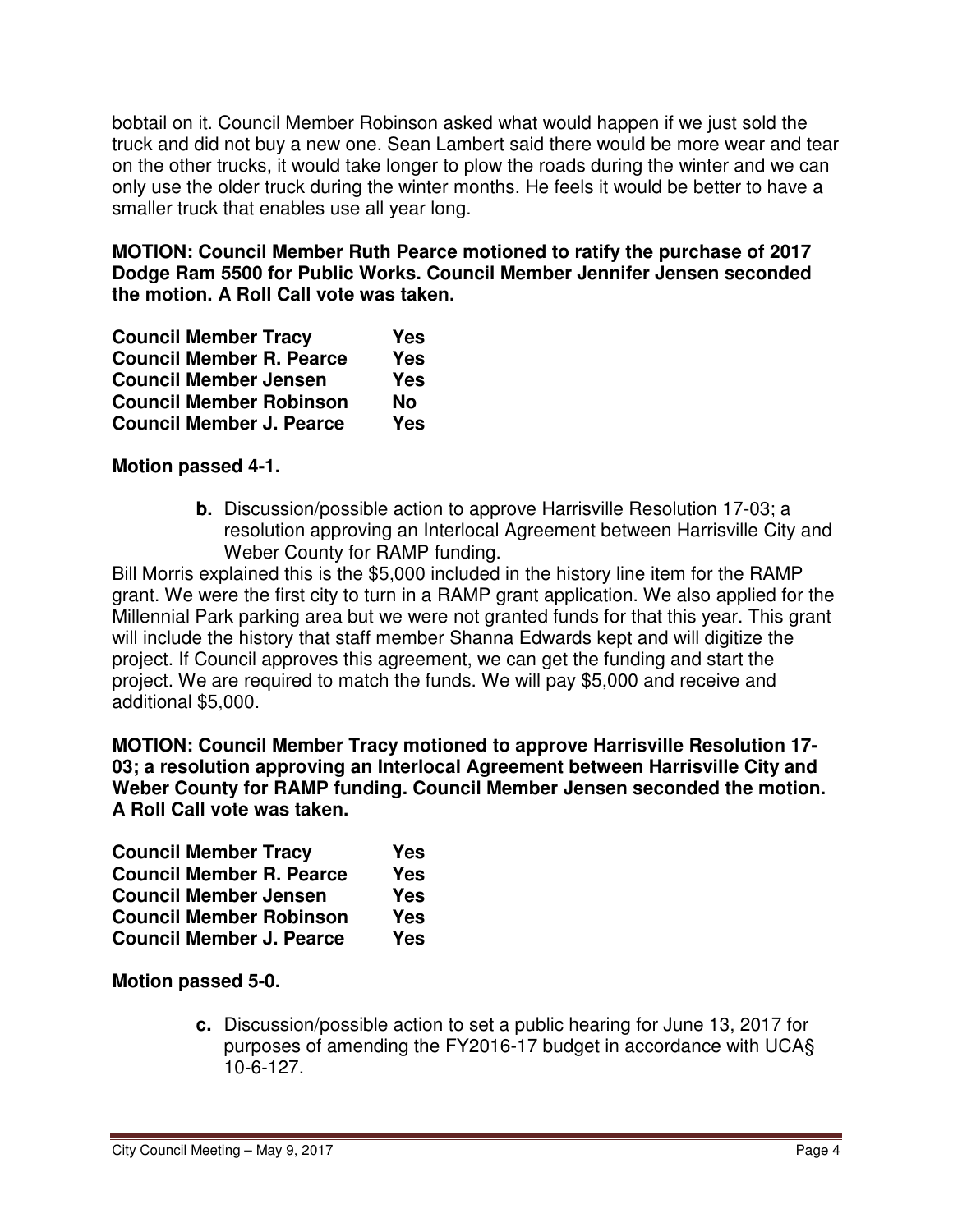Lynn Fortie explained if a department or fund needs to be balanced at the end of this fiscal year, he will propose an amended budget including those changes.

#### **MOTION: Council Member R. Pearce motioned to set a public hearing for June 13, 2017 for purposes of amending the FY2016-17 budget in accordance with UCA§ 10-6-127. Council Member Robinson seconded the motion. All Council Members voted aye. Motion passed.**

**d.** Discussion/possible action on adoption of tentative FY2017-18 budget in accordance with UCA§10-6-113, and set public hearing on proposed final budget for June 13, 2017.

Lynn Fortie had no further comments on the tentative budget.

**MOTION: Council Member Jensen motioned to adopt the tentative FY2017-18 budget and set a public hearing proposed for June 13, 2017 in accordance with UCA§10-6-113, and set public hearing on proposed final budget for June 13, 2017. Council Member Tracy seconded the motion. Council Members J. Pearce, Jensen, Tracy, and R. Pearce voted aye. Council Member Robinson voted nay. Motion passed.** 

**e.** Discussion/possible action to approve Harrisville Summer Camp Program. Bryan Fife explained the summer camp program will need a few hundred dollars in funding and he can pull from existing funds in order to start the camp this summer. Bill Morris asked if this will create a problem for the department budget. Bryan Fife explained no, this would be paid out of an existing budget. He will need \$800 for the next year's budget to continue this program. Council Member Robinson opposed the camp saying he feels there is too much expenditure on programs. Council Member Tracy pointed out it will pay for itself by next year. Council Member Jensen agreed it will pay for itself. Bryan Fife said the \$800 would be used for supplies. He feels this amount will decline over the years as some supplies may be reused.

#### **MOTION: Council Member Tracy motioned to approve the Harrisville Summer Camp Program. Council Member R. Pearce seconded the motion. Council Members J. Pearce, Jensen, R. Pearce, and Tracy voted aye. Council Member Robinson voted nay. Motion passed.**

Council Member Jensen suggested discussing the fee associated with the program. Mayor and Council gave discussion on the fee.

**MOTION: Council Member Jensen motioned to authorize Bryan Fife base the summer camp fee on what the city costs would be to run the program. Council Member R. Pearce seconded the motion. Council Members J. Pearce, Jensen, R. Pearce, and Tracy voted aye. Council Member Robinson voted nay. Motion passed.**